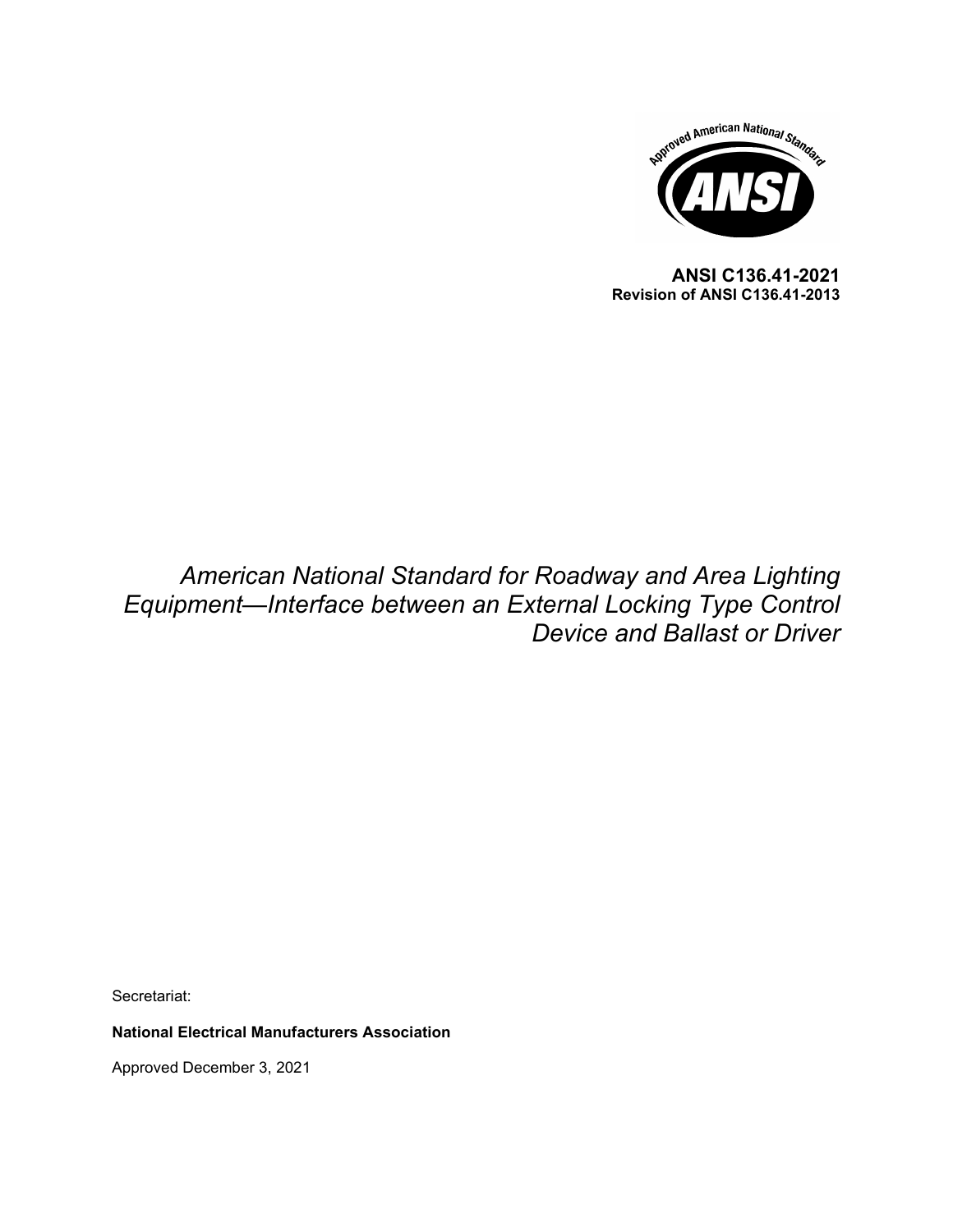#### **NOTICE AND DISCLAIMER**

The information in this publication was considered technically sound by the consensus of persons engaged in the development and approval of the document at the time it was developed. Consensus does not necessarily mean that there is unanimous agreement among every person participating in the development of this document.

American National Standards Institute (ANSI) standards and guideline publications, of which the document contained herein is one, are developed through a voluntary consensus standards development process. This process brings together volunteers and/or seeks out the views of persons who have an interest in the topic covered by this publication. While NEMA administers the process and establishes rules to promote fairness in the development of consensus, it does not write the document, and it does not independently test, evaluate, or verify the accuracy or completeness of any information or the soundness of any judgments contained in its standards and guideline publications.

NEMA disclaims liability for any personal injury, property, or other damages of any nature whatsoever, whether special, indirect, consequential, or compensatory, directly or indirectly resulting from the publication, use of, application, or reliance on this document. NEMA disclaims and makes no guarantee or warranty, express or implied, as to the accuracy or completeness of any information published herein, and disclaims and makes no warranty that the information in this document will fulfill any of your particular purposes or needs. NEMA does not undertake to guarantee the performance of any individual manufacturer or seller's products or services by virtue of this standard or guide.

In publishing and making this document available, NEMA is not undertaking to render professional or other services for or on behalf of any person or entity, nor is NEMA undertaking to perform any duty owed by any person or entity to someone else. Anyone using this document should rely on his or her own independent judgment or, as appropriate, seek the advice of a competent professional in determining the exercise of reasonable care in any given circumstances. Information and other standards on the topic covered by this publication may be available from other sources, which the user may wish to consult for additional views or information not covered by this publication.

NEMA has no power, nor does it undertake to police or enforce compliance with the contents of this document. NEMA does not certify, test, or inspect products, designs, or installations for safety or health purposes. Any certification or other statement of compliance with any health or safety-related information in this document shall not be attributable to NEMA and is solely the responsibility of the certifier or maker of the statement.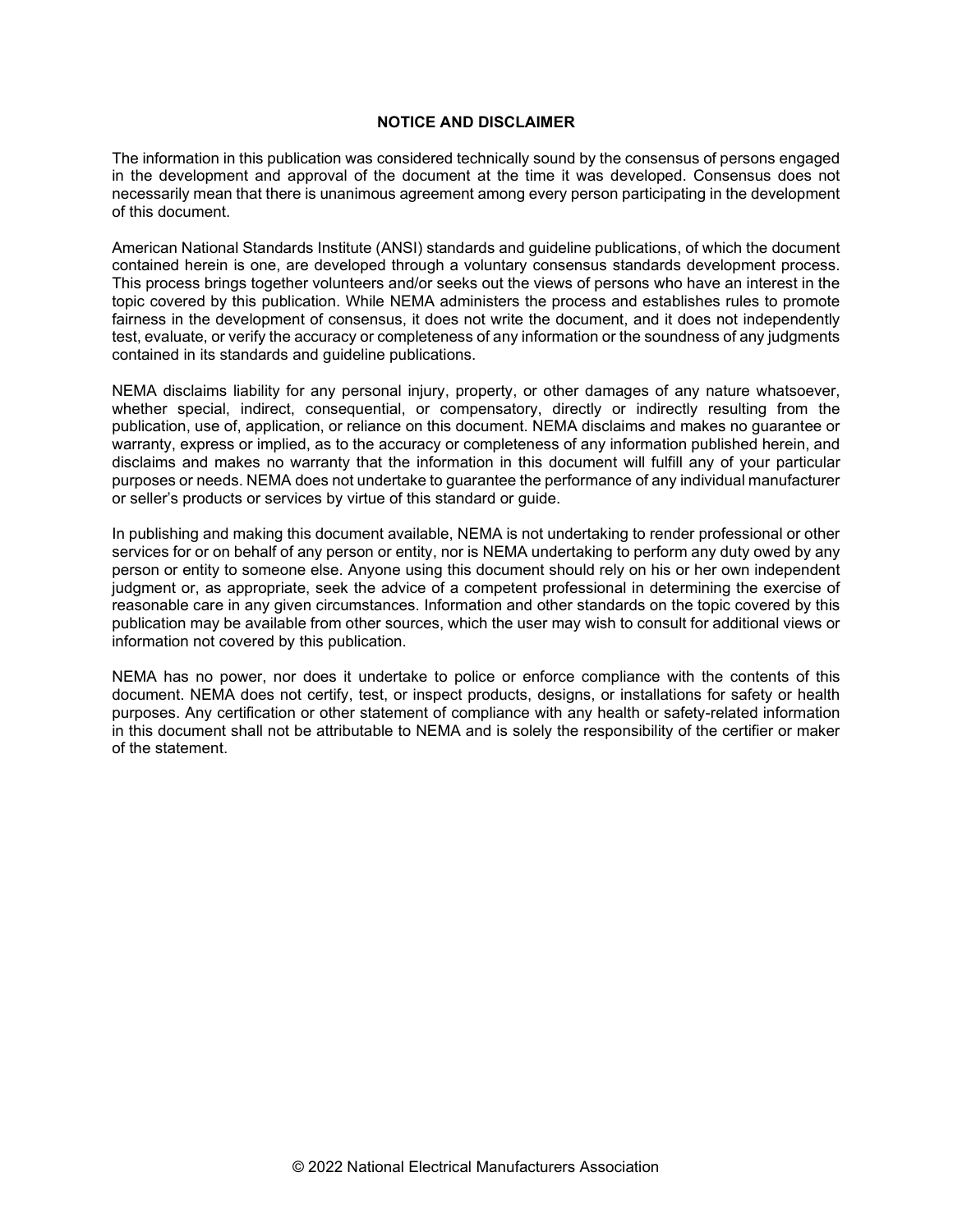# **AMERICAN NATIONAL STANDARD**

Approval of an American National Standard requires verification by ANSI. ANSI states that the requirements for due process, consensus, and other criteria for approval have been met by the standards developer.

Consensus is established when, in the judgment of the ANSI Board of Standards Review, substantial agreement has been reached by directly and materially affected interests. Substantial agreement means significantly more than a simple majority, but not necessarily unanimity. Consensus requires that all views and objections be considered, and a concerted effort be made toward their resolution.

The use of American National Standards is completely voluntary; their existence does not in any respect preclude anyone, whether they have approved the standards or not, from: manufacturing, marketing, purchasing, or using products, processes, or procedures not conforming to the standards.

The American National Standards Institute does not develop standards, and will under no circumstances give an interpretation of any American National Standard. Moreover, no person shall have the right or authority to issue an interpretation of an American National Standard in the name of the American National Standards Institute. Requests for interpretations should be addressed to the secretariat or sponsor whose name appears on the title page of this standard.

Caution Notice: This American National Standard may be revised or withdrawn at any time. The procedures of the American National Standards Institute require that action be taken periodically to reaffirm, revise, or withdraw this standard. Purchasers of American National Standards may receive current information on all standards by calling or writing the American National Standards Institute.

#### *Published by*

## **National Electrical Manufacturers Association 1300 North 17th Street, Rosslyn, VA 22209**

2022 National Electrical Manufacturers Association

All rights reserved including translation into other languages, reserved under the Universal Copyright Convention, the Berne Convention for the Protection of Literary and Artistic Works, and the International and Pan American Copyright Conventions.

No part of this publication may be reproduced in any form, in an electronic retrieval system or otherwise, and without the prior written permission of the publisher.

Printed in the United States of America.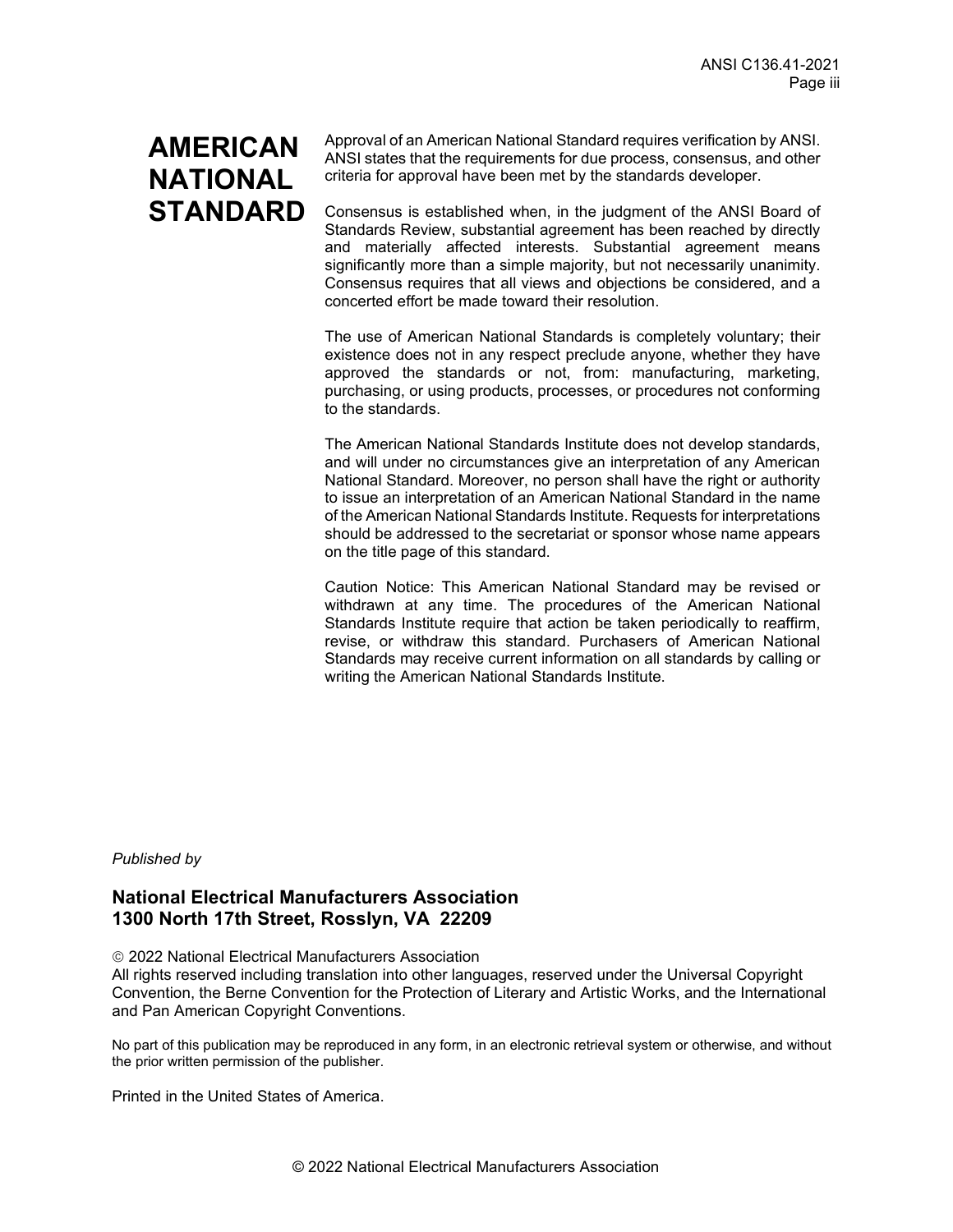**< This page intentionally left blank. >**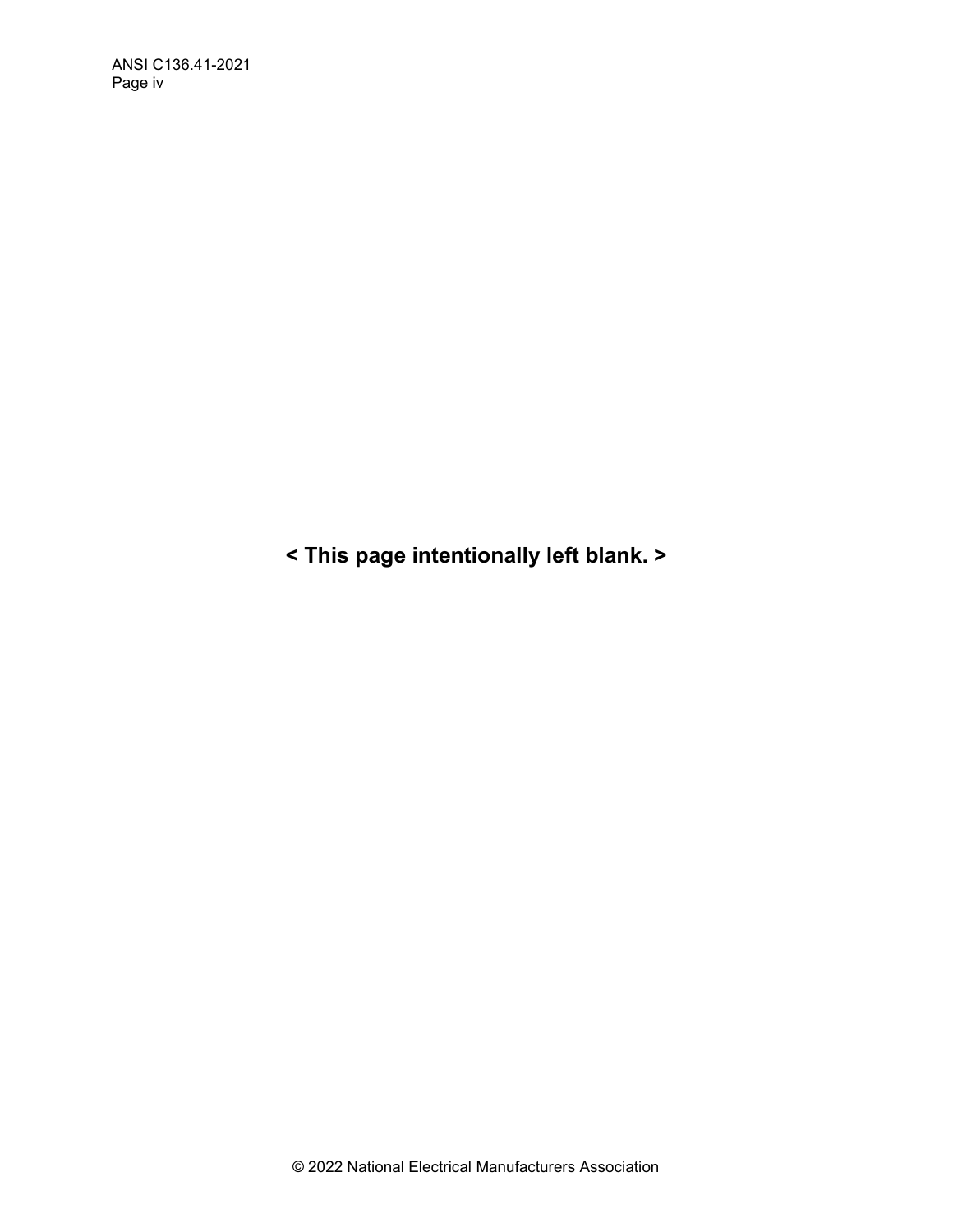## **CONTENTS**

| 2              |  |  |
|----------------|--|--|
| 3              |  |  |
| 4              |  |  |
| 5              |  |  |
| 5.1            |  |  |
| 5.2            |  |  |
| 6              |  |  |
| 6.1            |  |  |
| 6.2            |  |  |
| 6.3            |  |  |
| $\overline{7}$ |  |  |
| 7.1            |  |  |
| 7.2            |  |  |
| 8              |  |  |
|                |  |  |
|                |  |  |
|                |  |  |
|                |  |  |
|                |  |  |
|                |  |  |
|                |  |  |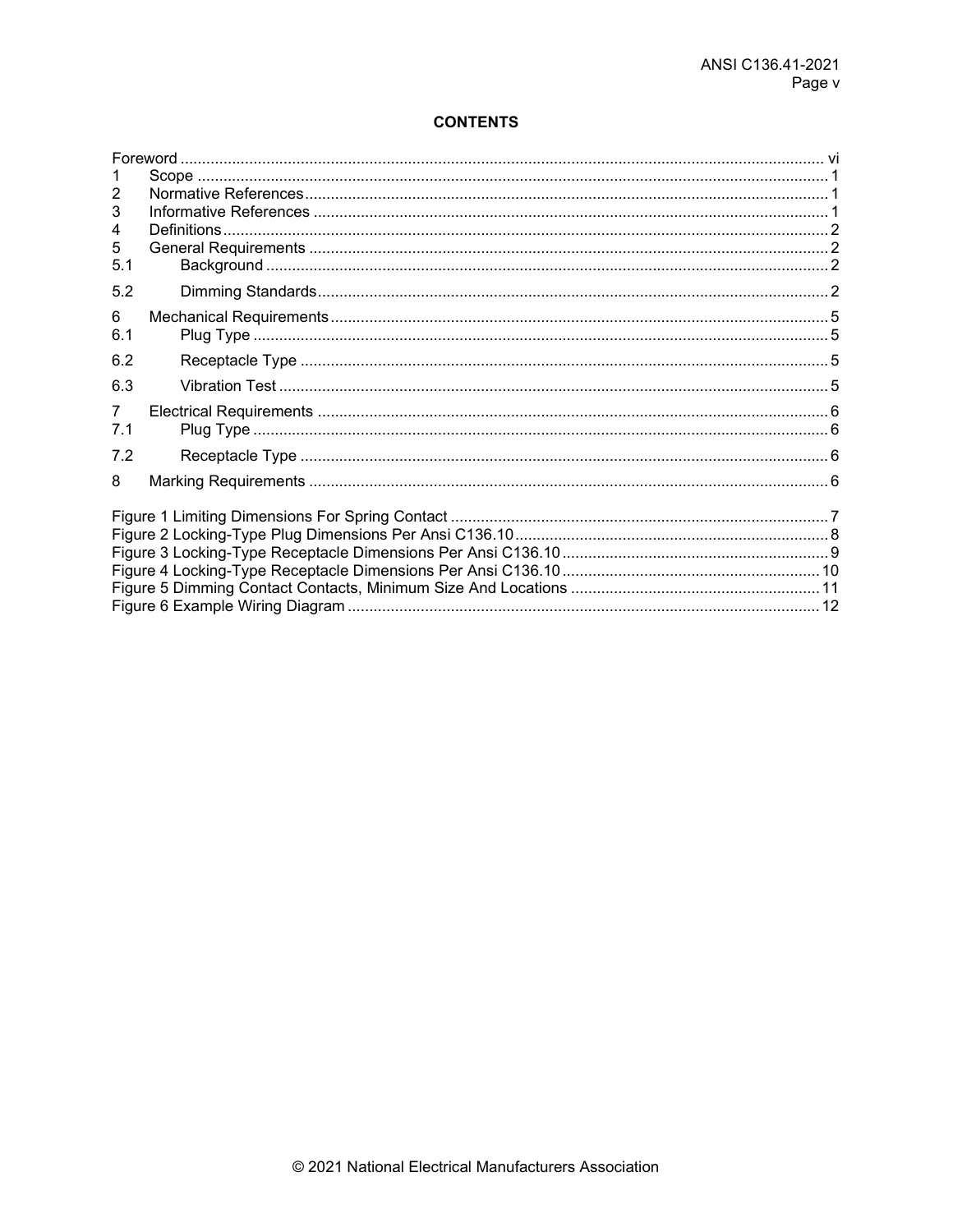#### **Foreword**

<span id="page-5-0"></span>Note: The user's attention is called to the possibility that compliance with this standard could require use of an invention covered by patent rights.

By publication of this standard, no position is taken with respect to the validity of any such claim(s) or of any patent rights in connection therewith. If a patent holder has filed a statement of willingness to grant a license under these rights on reasonable and non-discriminatory terms and conditions to applicants desiring to obtain such a license, then details may be obtained from the Secretary, or the NEMA website.

At the time this standard was approved the ANSI C136 committee was composed of the following members:

Acuity Brands **LED Roadway Lighting** Alabama Power Company Legrand, North America American Electric Power Leotek Electronics, USA Corp Amphenol Canada Corp. **Example 1** Light Smart Atlas Lighting Products, Inc. **Example 20** Littlefuse, Inc. California Lighting Technology Center University of California Davis Caltrans **Mississippi Power** CIMCON Lighting National Grid City of Kansas City, Missouri NightSwitch LLC City of Los Angeles, Bureau of Street Lighting OSRAM SYLVANIA, Inc Comptek Technologies **Pacific Northwest National Laboratory** Pacific Northwest National Laboratory Cooper Lighting Solutions **Phoenix Lighting** Cree Lighting **PSEG Power** Dominion Energy **Radian Research, Inc. Radian Research, Inc.** Duke Energy **Realterm Energy. Realterm Energy.** Duke Energy Progress **Ripley Lighting Controls LLC** EPRI ROAM/DTL Excellence Opto, Inc. SELC Ireland Limited EYE Lighting International Signify North America Corporation Florida Power and Light Company Solais Lighting, INC. Gateway International 360. Carolina Electric & Gas GE Current, a Daintree Company StressCrete/King Luminaire Georgia Power Company **Sunrise Technologies, Inc.** Sunrise Technologies, Inc. Graeme Lister Consulting Tampa Electric Company GreenStar Products, Inc. TE Connectivity Hancock Consulting Telematics Wireless Hapco Aluminum Pole Products Telensa Howard Lighting TESCO The Eastern Specialty Company. Hubbell Lighting, Inc. Ubicquia Intelligent Illuminations, Inc. Utility Metals Division of Fabricated Metals, LLC Intermatic Incorporated Valmont Composite Structures Intertek USA Valmont Industries, Inc. Itron, Inc. Vandal Shields JEA Watthour Engineering Company, Inc. Kauffman Consulting, LLC Xcel Energy

Lumispec Consulting